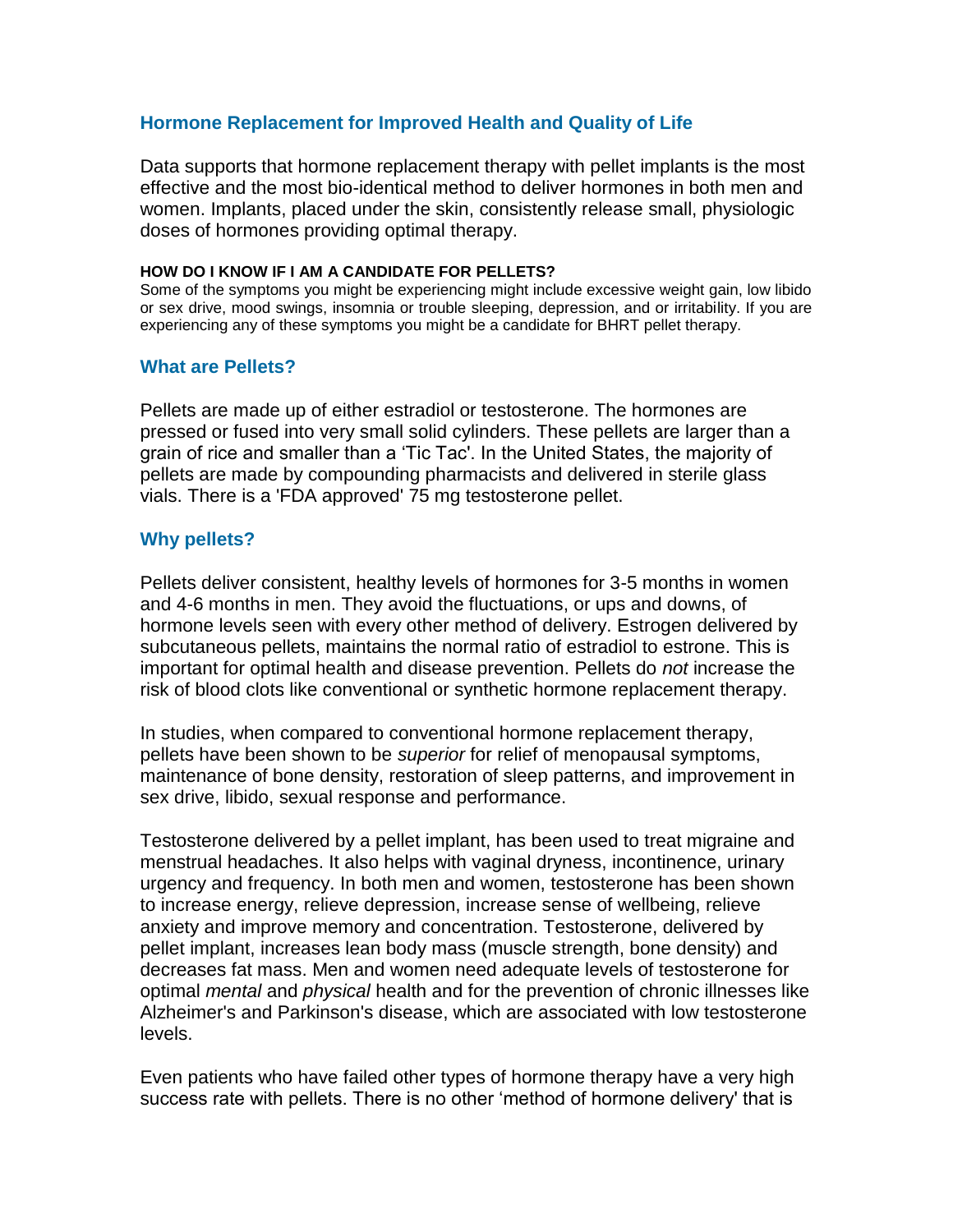as convenient for the patient as the implants. Pellets have been used in both men and women since the late 1930's. There is more data to support the use of pellets than any other method of delivery of hormones.

### **How and where are pellets inserted?**

The insertion of pellets is a simple, relatively painless procedure done under local anesthesia. The pellets are usually inserted in the lower abdominal wall or upper buttocks through a small incision, which is then taped, closed. The experience of the health care professional matters a great deal, not only in placing the pellets, but also in determining the correct dosage of hormones to be used.

## **Are there any side effects or complications from the insertion of the pellets?**

Complications from the insertion of pellets include; minor bleeding or bruising, discoloration of the skin, infection, and the possible extrusion of the pellet. Other than slight bruising, or discoloration of the skin, these complications are very *rare*  . Testosterone may cause a slight increase in facial hair in some women. Testosterone stimulates the bone marrow and increases the production of red blood cells. A low testosterone level in older men is a cause of anemia. Testosterone, delivered by implants or other methods, can cause an elevation in the red blood cells. If the hemoglobin and hematocrit (blood count) get too high, a unit of blood may be donated.

After the insertion of the implants, vigorous physical activity is avoided for 48 hours in women and up to 5 to 7 days in men. Complications from the insertion of pellets include minor bleeding, bruising, dis-coloration of the skin, infection, and possible extrusion of the pellet. Other than slight bruising, or discoloration of the skin these complications are very rare. Extended exposure to moisture (swimming, hot tubs, bath tubs) is avoided for 4 to 5 days, and vigorous physical activity is avoided for 48 hours in women and up to 5 to 7 days in men. Early physical activity is a cause of 'extrusion', which is a pellet working it's way

out. Antibiotics may be prescribed if a patient is diabetic or has had a joint replaced. However, this is a 'clean procedure' and antibiotics may not be needed

# **Why haven't I heard about Pellets?**

You may wonder why you haven't heard of pellets. Pellets are not patented and have not been marketed in the United States . They *are* frequently used in Europe and Australia where pharmaceutical companies produce pellets. Most of the research on pellets is out of Europe and Australia . Pellets were frequently used in the United States from about 1940 through the late 70's when oral patented estrogens were marketed to the public. In fact, some of the most exciting data on hormone implants in breast cancer patients is out of the United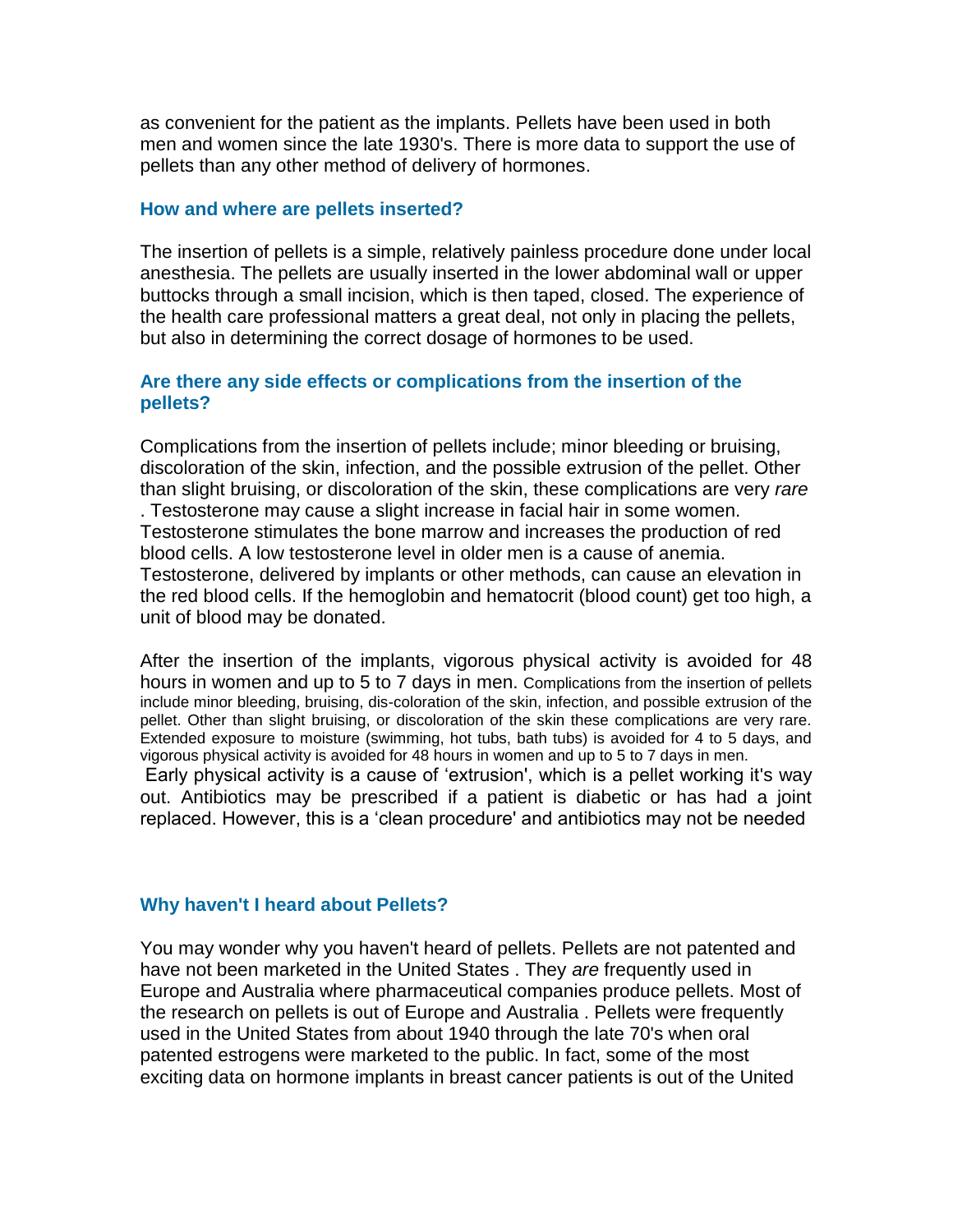States . Even in United States , there are clinics that specialize in the use of pellets for hormone therapy.

## **Do men need hormone therapy?**

Testosterone levels begin to decline in men beginning in their early 30's. Most men maintain adequate levels of testosterone into their mid 40's to mid 50's, some into their late 70's to early 80's. Men should be tested when they begin to show signs of testosterone deficiency. Even men in their 30's can be testosterone deficient and show signs of bone loss, fatigue, depression, erectile dysfunction, difficulty sleeping and mental decline. Most men need to be tested around 50 years of age. It is never too late to benefit from hormone therapy.

## **What if my primary care physician or my gynecologist says that there is 'no data' to support the use of pellet implants?**

He or she is wrong. There is a big difference between 'no data' and not having read the data. It is much easier for busy practitioners to dismiss the patient, than it is to question their beliefs and do the research. It's about a patient making an informed choice. After pellets are inserted, patients may notice that they have more energy, sleep better and feel happier. Muscle mass and bone density will increase while fatty tissue decreases. Patients may notice increased strength, co-ordination and physical performance. They may see an improvement in skin tone and hair texture. Concentration and memory may improve as will overall physical and sexual health. There is data to support the 'long term' safety of hormones delivered by pellet implants.

# **Do pellets have the same danger of breast cancer as other forms of hormone replacement therapy?**

Pellets do not carry with them the same risk of breast cancer as high doses of oral estrogens that do not maintain the correct estrogen ratio or hormone metabolites. Nor, do they increase the risk of breast cancer like the synthetic, chemical progestins used in the Women's Health Initiative Trial. Data supports that *balanced,* bio-identical hormones are breast protective.

**Testosterone**, delivered by pellet implantation, has been shown to decrease breast proliferation and **lower the risk of breast cancer**, even in patients on conventional hormone replacement therapy. Clinical studies show that bioidentical testosterone balances estrogen and is breast protective. This is not true of *oral*, synthetic methyl-testosterone found in Estratest® , which gets converted to a potent synthetic estrogen, which can stimulate breast tissue. In the past, testosterone implants have been used to treat patients with advanced breast cancer. In 1940, it was theorized that treating patients with testosterone implants earlier, at the time of diagnosis, would have an even greater benefit, preventing recurrence. Androgens have also been shown to enhance the effect of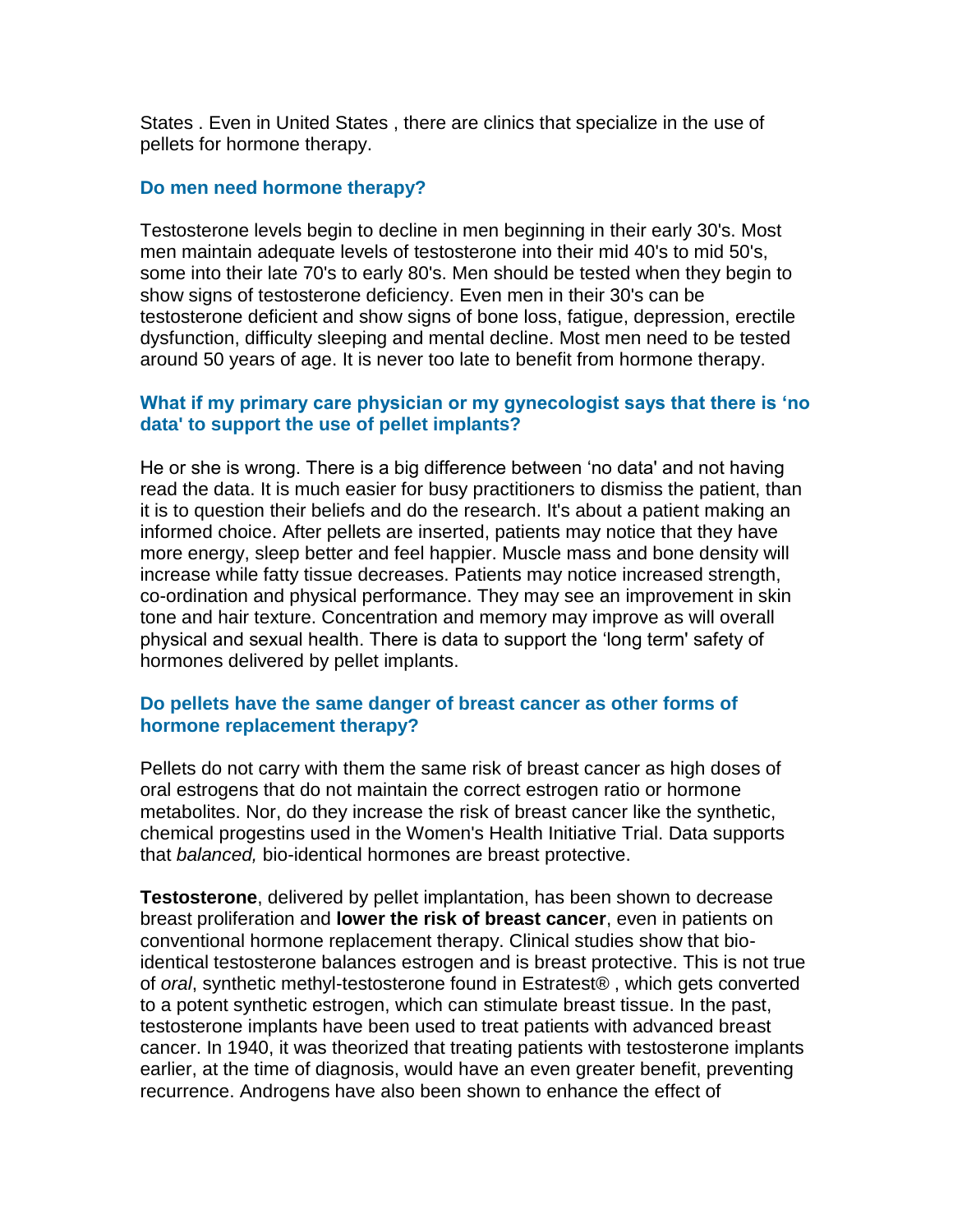Tamoxifen® therapy in breast cancer patients. References supporting these statements can be found in the [data section](http://hormonebalance.org/login.asp) of the website in the 'Breast Cancer Folder'. A power point presentation 'Nov 07', summarizing the full text references, may be viewed.

# **So, how can my doctor claim that bio-identical hormones are not safer that synthetic, chemical 'hormones'?**

Although some physicians and pharmaceutical companies claim that, 'bioidentical hormones are not safer than synthetic, chemical hormones', this is not true. Bio-identical progesterone (including FDA approved Prometrium®) does not increase the risk of breast cancer like the synthetic progestins. Progesterone, used vaginally, does not negate the beneficial effects of estrogen on the heart like the synthetic progestins. Estriol, an estrogen widely used in Europe is a bioidentical hormone, which has never been submitted for FDA approval in the United States . It does not bind strongly to estrogen receptors and does not stimulate breast tissue. Numerous studies have shown that vaginal estriol does not increase the risk of breast cancer (RR 0.7). It has safely been used in breast cancer survivors where it lowered the risk of recurrence and death. It is important to understand that *balanced* hormones are the key to health and disease prevention. There are FDA approved bio-identical hormones like Prometrium®, estradiol gels and patches, and the testosterone pellet. FDA approval is only required if a pharmaceutical company wants to market a drug to the public.

## **Are there side effects to estrogen delivered by pellet implantation?**

When a patient first starts on hormone therapy there may be mild, temporary breast tenderness, which resolves on its own. Hormone receptors may be very sensitive and take time to adjust. There may be a temporary water weight gain, which will also resolve on its own. Women, especially those who have *not* had a hysterectomy, may choose a different method of delivery of estrogen, as the risk of bleeding is significant.

#### **WHAT CAN I EXPECT AFTER PELLET INSERTION?**

After pellets are inserted, patients may notice that they have more energy, sleep better and feel happier. Muscle mass and bone density will increase while fatty tissue decreases. Patients may notice increased strength, coordination and physical performance. They may see an improvement in skin tone and hair texture. Concentration and memory may improve as will overall physical and sexual health.

## **Will hormone therapy with estradiol and testosterone pellets help with hair loss?**

Hormone deficiency is a common cause of hair loss and treatment with estradiol and testosterone implants can help to re-grow hair. Hair becomes thicker and less dry with pellet therapy.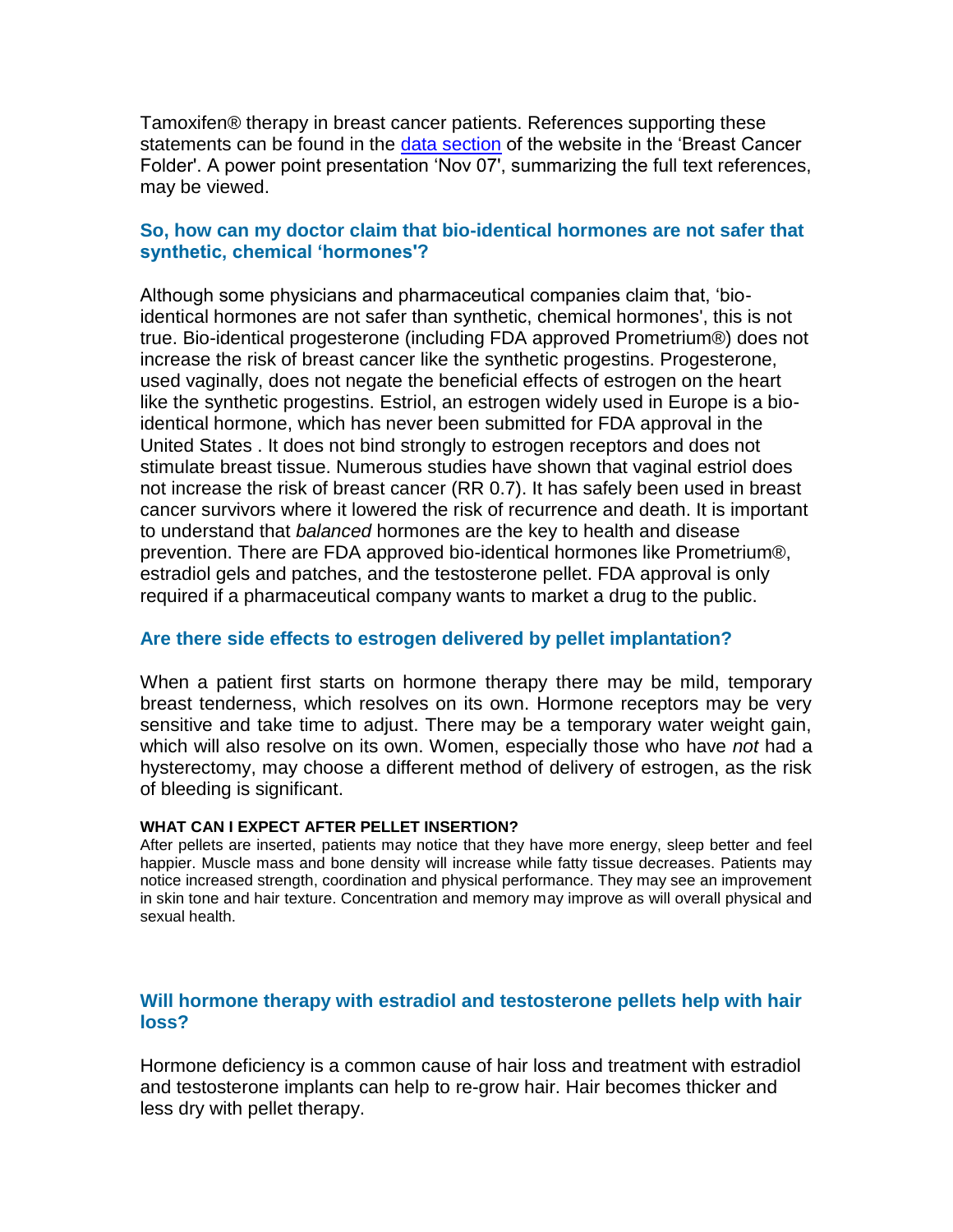## **How long until a patient feels better after pellets are inserted?**

Some patients begin to 'feel better' within 24-48 hours while others may take a week or two to notice a difference. Diet and lifestyle, along with hormone balance are critical for optimal health. Stress is a major contributor to hormone imbalance and illness.

## **How long do pellets last?**

The pellets usually last between 3 and 5 months in women and 4-6 months in men. The pellets do not need to be removed. They completely dissolve on their own.

### **Do patients need progesterone when they use the pellets?**

Most times when estradiol is prescribed, progesterone is also prescribed even if the patient has had a hysterectomy. The main indication for the use of *synthetic*  progestins, like Provera®, is to prevent the proliferation (stimulation) of the uterine lining caused by estrogen. However, there are *progesterone* (not progestin) receptors in the bone, brain, heart, bladder, breast and uterus where progesterone has been shown to have beneficial effects. Progesterone can be used as a topical cream, a vaginal cream, an oral capsule (Prometrium®), or sublingual drops. Only oral progesterone (100-200 mg) and vaginal progesterone (45-90 mg) have been studied and shown to protect the uterine lining from estrogen stimulation.

If a patient is pre-menopausal, she uses the progesterone the last two weeks of the menstrual cycle (day 1, the first day of bleeding). Hormone therapy with pellets is not just used for menopause. Women at any age may experience hormone imbalance. Levels decline or fluctuate contributing to debilitating symptoms. Pellets are useful in severe PMS, post partum depression, menstrual or migraine headaches, and sleeping disorders. Pellets may also be used to treat hormone deficiencies (testosterone) caused by the birth control pill.

#### **DO PELLETS HAVE THE SAME DANGER OF BREAST CANCER AS OTHER FORMS OF HORMONE REPLACEMENT?**

Pellets do not have the same risk of breast cancer as high doses of oral estrogens, like Premarin, that do not maintain the correct estrogen ratio or hormone metabolites. Nor, do they increase the risk of breast cancer like the synthetic, chemical progestins used in the Women's Health Initiative Trial. In fact, data supports that balanced hormones are breast protective.

## **How are hormones monitored during therapy?**

Hormone levels will be drawn and evaluated before therapy is started. This will include a FSH, estradiol, testosterone and free testosterone for women. Thyroid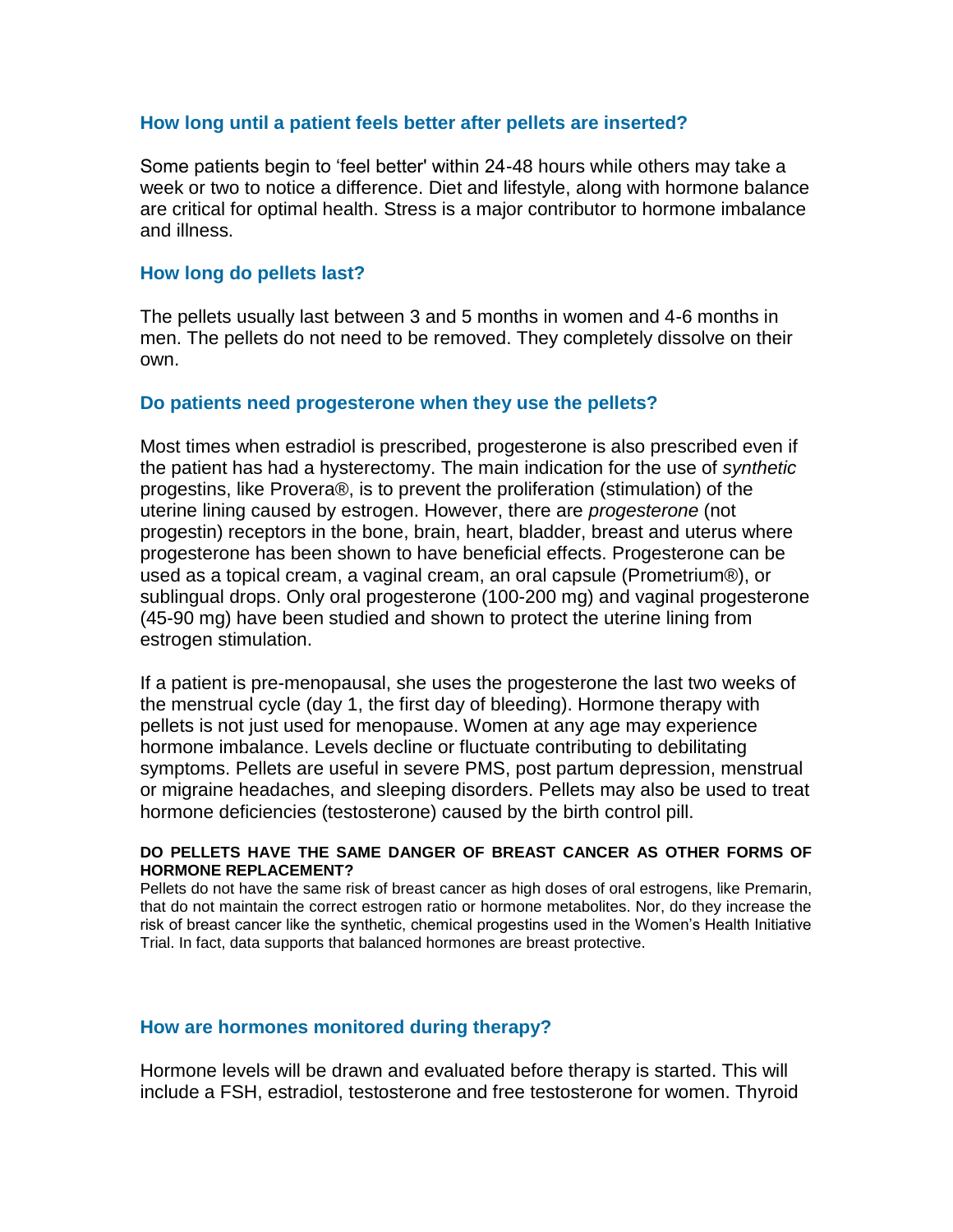hormone levels may also be evaluated. Men need a PSA, sensitive estradiol, testosterone, liver profile and blood count prior to starting therapy. Levels will be reevaluated during hormone therapy, usually prior to insertion of the next set of pellets, 4-5 months. After the first year of therapy, hormones levels may be followed less frequently. Men must notify their primary care physician and obtain a digital rectal exam each year. Women are advised to continue their monthly self-breast exam and obtain a mammogram and/or pap smear as advised by their gynecologist or primary care physician.

### **How much does this cost?**

Men need a much larger dose of testosterone than women and the cost is higher. Pellets need to be inserted 2 to 4 times a year depending on how rapidly a patient metabolizes hormones.

When compared to the cost of drugs to treat the individual symptoms of hormone decline, pellets are very cost effective. There is more good, 'unbiased' data on pellets and bone density than any pharmaceutical drug on the market. It is beyond the scope of this handout to examine the cost of drugs used for insomnia, depression, sexual dysfunction, obesity, diabetes, hypertension and more.

The cost for the insertion of pellets will vary depending by office. The cost also depends on the dose of the hormones and the number of pellets needed. Men typically need a much larger dose of testosterone than women so the cost is higher. Please ask your clinic for pricing.

# **Will insurance cover the procedure?**

Some insurance companies cover the cost of pellets, especially in men. Others do not. Most physicians require payment for their services. Patients may want to contact their insurance companies to see if their costs will be reimbursed. Prevention is much more cost effective than disease.

# **Is there a role for testosterone implants (pellets) in a pre-menopausal female?**

Testosterone pellets may be used in pre-menopausal females (women who have not stopped menstruating). Testosterone has been shown to; relieve migraine or menstrual headaches, help with symptoms of PMS (pre menstrual syndrome), relieve anxiety and depression, and improve sex drive and libido. If a premenopausal female has a testosterone pellet inserted, she must use birth